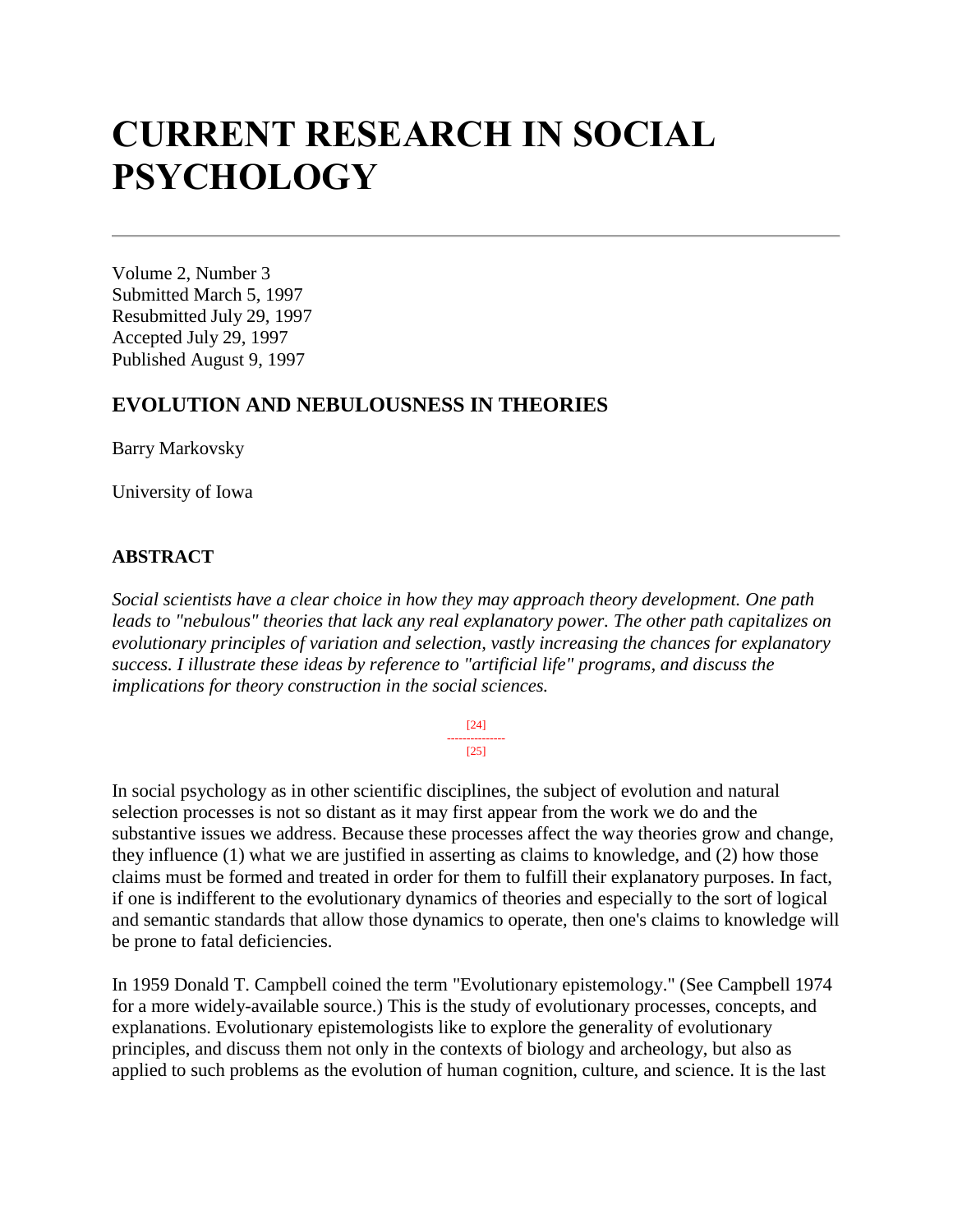category--the evolution of scientific knowledge--that connects us to issues of cumulative theorybuilding.

Our field generally lacks the shared logical and semantic standards for constructing and evaluating theories--standards that characterize more scientific disciplines and that promote cumulative theorizing. As a result, the majority of sociological knowledge claims emanate from theorists who do not attend to such issues. This means that nearly all theories are expressed discursively. Moreover, programs of explicit, sound, cumulative theoretical development are so rare in our field that those who involve themselves in such work often are marginalized or even denigrated.

Elsewhere (Markovsky 1994) I presented criteria for theory-building and argued that theories must develop incrementally and cumulatively. There I concluded with the idea that *nebulousness*  rather than knowledge is the inevitable product unless a discipline's members apply rigorous semantic and logical standards to its theories. Nebulous theories are at odds with what arguably is the intent of all theorists: to produce abstract and general statements that explain and predict classes of empirical phenomena.

Social psychology's overall lack of scientific standards for theoretical logic and clarity is its most important and far-reaching problem *by far*. We are in the business of explaining and predicting things. It is a sure bet that unless we can train our theories to develop evolutionarily, they will never get better at explaining and predicting.

> [25] --------------- [26]

## **EVOLUTION AND THEORY GROWTH**

Following are several important insights offered by an evolutionary epistemology applied to the growth of theories.

(1) Cumulative theories manifest deductive subsumption (Freese 1980). Useful components of an earlier version of a cumulative theory (e.g., statements having high predictive power) are retained in, or derivable from, later versions of the theory. The reverse is not true. Later versions of the theory, presumably having broader and deeper coverage than earlier versions, will not be derivable from those earlier versions.

(2) Explanations that do not show any evolutionary growth cannot be scientific theories. At best they are proto-theories awaiting further development--as when the "theory" consists of little more than generalizations induced from a limited set of observations. At worst, non-evolving explanations are pseudo-theories, posing as scientific theories but failing to satisfy appropriate criteria when examined skeptically. Proto- and pseudo-theoretical explanations are unlikely ever to provide precise, reliable, accurate, and robust predictions for empirical phenomena. There are just too many ways for them to be wrong in a complex world, and too weak a mechanism for self-correction. Without the benefit of the empirical and theoretical methods of science, chances are remote that the theorist will guess correctly.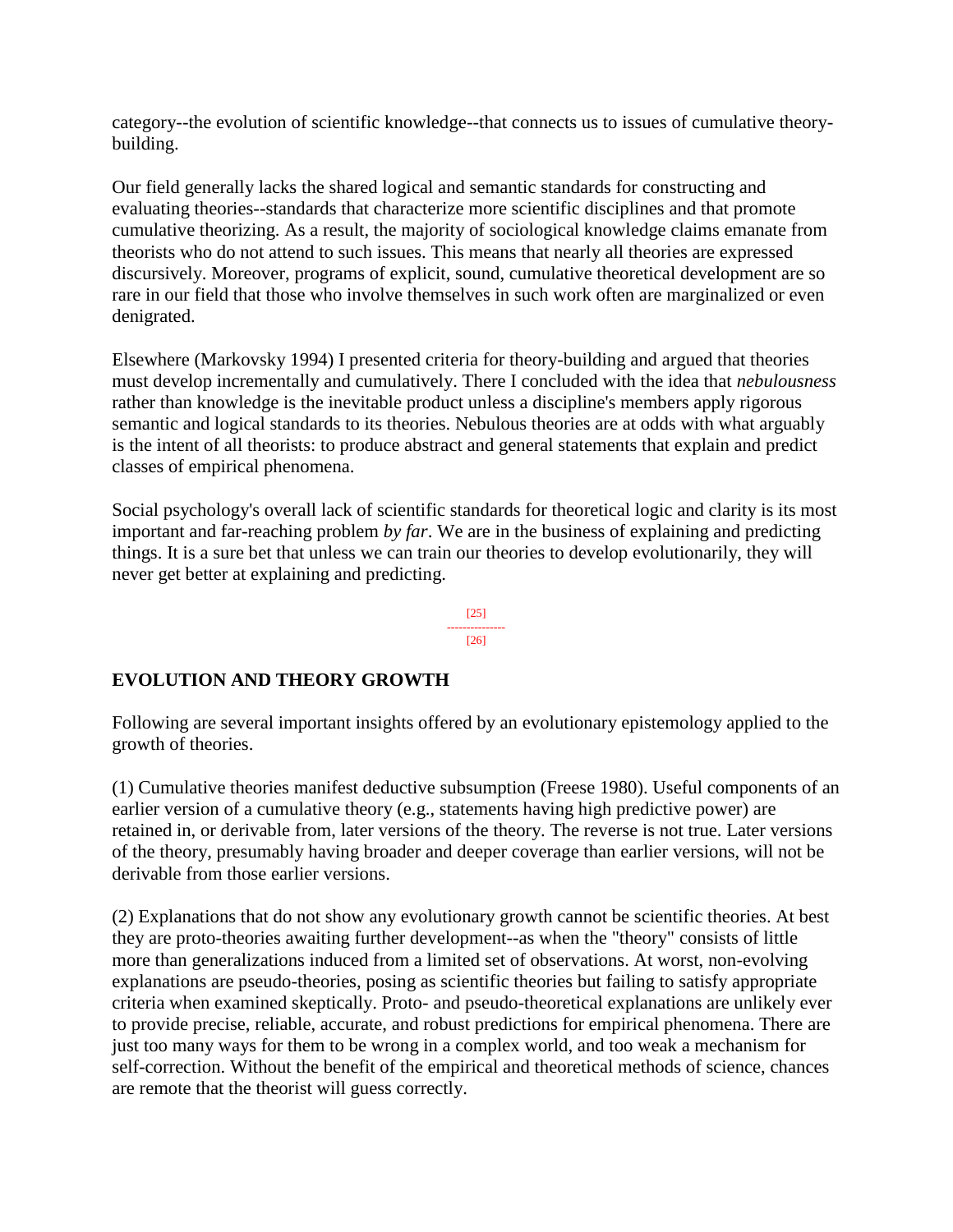(3) Cumulative or evolutionary development depends on selection processes. More specifically, as Toulmin (1967) noted, theory evolution depends on generating competing intellectual variants that are carried, diffused, and selectively retained by populations of scientists. Popper (1972) is famous for emphasizing that selection should be based on a theory's ability to survive strong empirical tests, but that is not enough. He presumed a shared understanding of how to derive valid predictions and conclusions from the theory. In the social sciences, theorists often couch their arguments in vague terms, then proceed as if nobody else is qualified to derive and test hypotheses from their theories. This practice is pervasive and tolerated, and undermines the communality and intersubjectivity of the selection processes that must be at the heart of any scientific discipline.

(4) There are many different types of theory selection processes, but most lead nowhere. Too often selection is based on the whims of authorities, politics, wishful thinking, political correctness, etc. Knowledge in non-scientific disciplines changes over time in various ways, and selection processes of various sorts are imposed on them. Despite such changes, however, the work does not exhibit *evolutionary* growth and cannot deductively subsume earlier efforts. The best products of today's artistic and literary disciplines certainly are different from those a halfcentury ago. However, there is no objective criterion by which it makes sense to assert that the work has come closer to achieving shared intellectual goals.

(5) For a selection processes to operate rationally and efficiently, individual theories must satisfy a set of eight semantic, logical, and empirical criteria (Markovsky 1996): They must be free of contradictions, free of ambivalence, communicable, abstract, general, precise, parsimonious, and conditional. So even if our field embraced the idea that our theories must be cumulative and evolve through a process of variation and selection, the individual theories still must be wellformed to make this process work. This is because when we talk about "rational" selection among theoretical alternatives, we mean selecting for further enhancement only those theories that are the most precise, parsimonious, communicable, etc.

(6) Finally, evolutionary epistemology applied to theories is more than mere metaphor. Theories are phenomenal entities that actually can and do evolve. (See Berger and Zelditch, 1993, for a number of examples.)

> [26] ---------------  $[27]$

## **THE "ARITIFICIAL LIFE" OF THEORIES**

Even more remarkable and exciting than the applicability of basic Darwinian ideas to theory growth, contemporary developments in the study of evolutionary processes also apply. Work in the area of "artificial life" may have special relevance. Much of the interest in the area traces back to John Conway's famous game "Life," popularized by Gardner (1970) in his *Mathematical Games* columns in *Scientific American.* Life, is a "cellular automata" model, the output of which is best viewed on a computer screen. The image is a matrix of cells, each of which can light up (come to life) or blink off (die), depending on the states of other cells in their immediate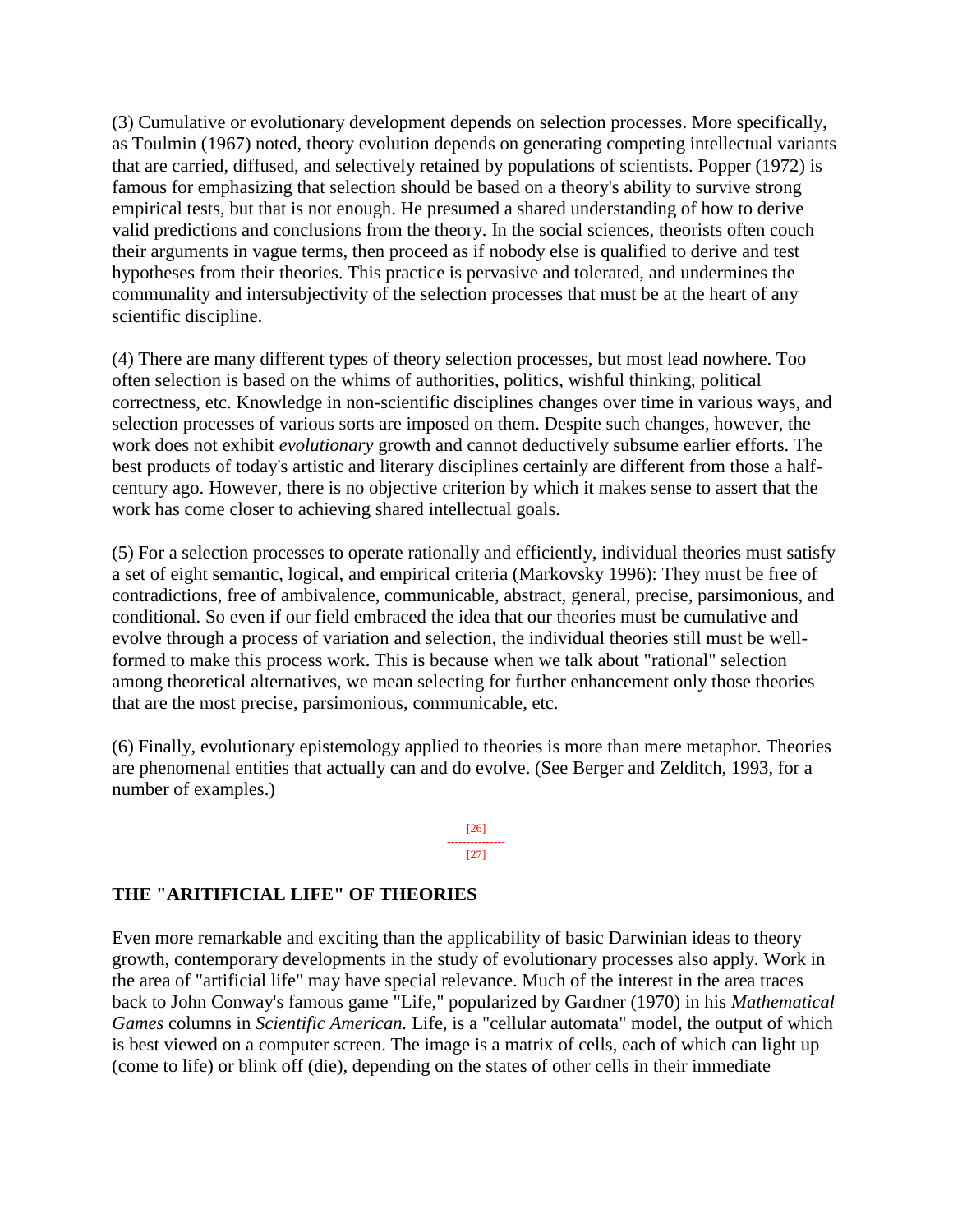environments. A remarkable array of patterns and dynamics is exhibited by Life, depending only on the starting arrangements of cells and simple rules for when a cell turns on and turns off.

Life was only the beginning. Now there are programs that illustrate or simulate evolutionary processes in a variety of ways (Prata 1993), and others that use evolutionary learning to solve complex problems (Bainbridge, Brent, Carley, Heise, Macy, Markovsky and Skvoretz 1994). Unlike evolutionary biology, artificial life is not restricted to the single case-study of terrestrial evolution.

Evolutionary learning models are especially relevant for us. Social phenomena are complex, and we are unlikely to induce full-blown explanations in only one or a few initial attempts. However, if we establish the conditions for evolutionary learning via the theories we construct and the tests we perform, then our theories can only improve. This is demonstrated by a program called WORDEVOL (Prata 1993). Take the 19-character phrase "this is a fine time". We want our "theory" to correctly induce 19 corresponding elements letters and spaces. The total number of 19-character strings is 27 raised to the 19th power. Using a personal computer to generate random 19-character strings at 8,000 per second, there is a 50-50 chance of hitting the correct target string in 6 quadrillion years. This is the monkeys-at- typewriters approach, and it also describes non-cumulative theorizing in sociology. In general, sociology rewards those who produce never-before-seen theories--or things called "theories" by their authors--and generally punishes those who work on incremental, evolutionary developments, never pretending to make huge strides in fell swoops.

The evolutionary learning computer program takes a different approach. WORDEVOL uses a simple algorithm to match the 19-character string: Generate 20 random strings, find the bestfitting one, generate 20 mutated offspring from it, choose the best-fitting one, and so on. Instead of a 50-50 chance in 6 quadrillion years, the expected time until a perfect match is around onefifth of a second.

> [27] --------------- [28]

#### **IMPLICATIONS FOR THEORY-BUILDING**

Imagine how much more efficient our theoretical learning could become if we collectively generated theoretical variants and culled only successes by applying rational selection criteria. A bottom-up approach to theory-building would be analogous to this bottom-up approach of artificial life models: Start with relatively simple abstract and general theories, and test, revise and re-test their consequences against selected natural settings that fall within theoretical scope conditions. It does not matter if the theory starts small. As Campbell (1974) points out, a research tradition working with even a trivial topic, to which are applied strong selection criteria, advances more rapidly than research focused on a more important problem but whose researchers lack a sharp and consistent selection system. The problem-centered orientation to which Campbell alludes is the top-down approach: start with observations from the natural world and try to model them.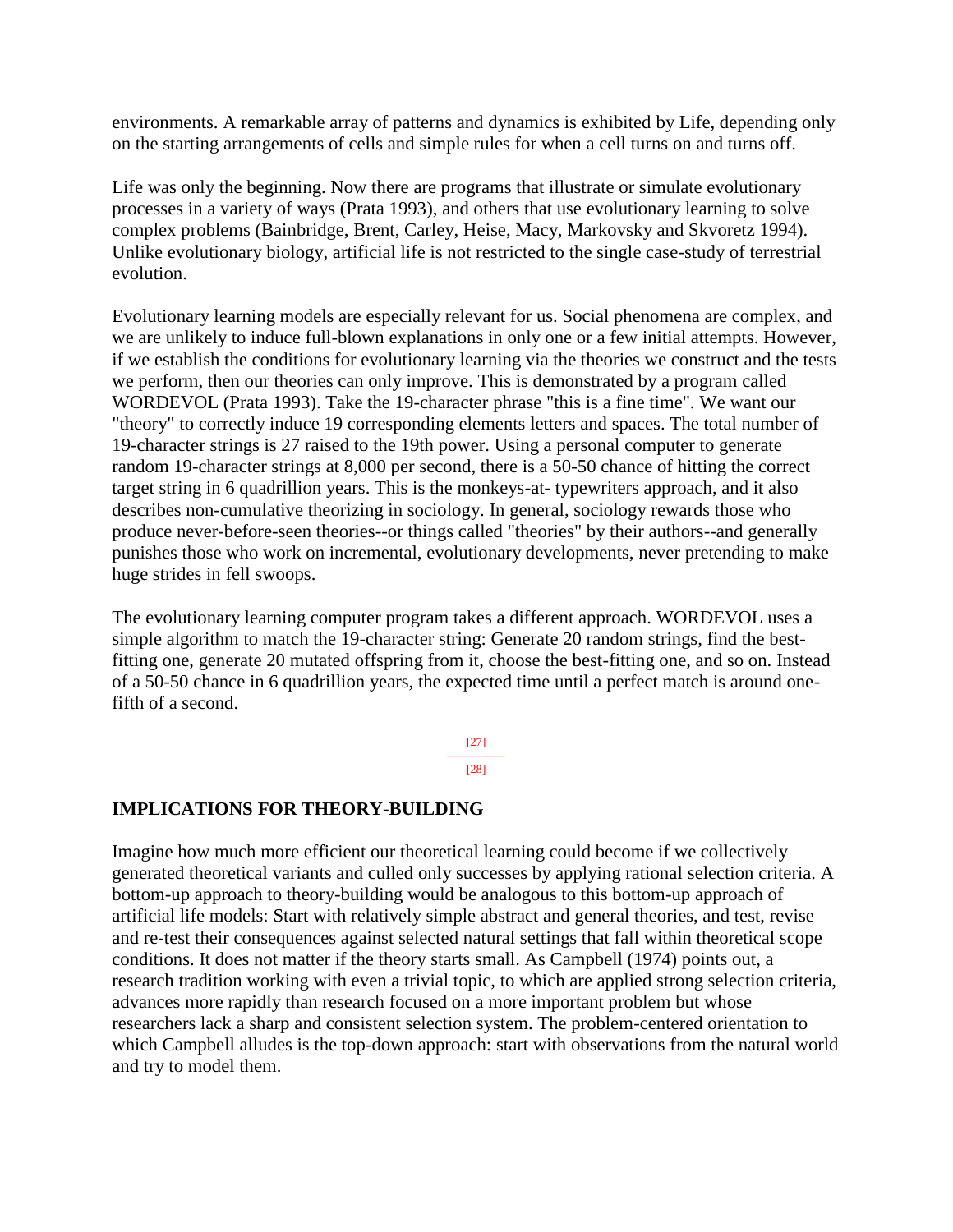Importantly, the evolutionary development of theories via the bottom-up approach cannot be sustained without a critical mass of theories that satisfy the logical and semantic criteria described above. If the meanings of theoretical terms are muddy, or if an argument does not possess logical integrity, then the conformity of evidence with the predictions of such a theory is immaterial. Although it is more work to develop a highly coherent and comprehensible theory than to offer one faring more poorly on such criteria, there is a benefit: even a relatively simple bottom-up theory, when well-crafted, can generate predictions for emergent behaviors that are far more numerous and complex than the assumptions that compose the theory. In contrast, topdown approaches tend to become encumbered over time with numerous ad hoc assumptions. With no consistent selection criteria, there is no point of criticality at which the ponderous, nonparsimonious approach becomes extinct in favor of the simpler, more powerful competitor.

Punctuated equilibria, an idea popularized by Stephen J. Gould, also can emerge in the process of theory evolution. The idea is that the outward manifestations of genetic instructions exhibit punctuated equilibria--periods of relative quiescence separated by periods of rapid change. In working with network exchange theory for more than a decade, I can attest to such a process. Generally the theory changes almost imperceptibly most of the time, but occasionally one tiny alteration helps to explain an entire new range of phenomena. If the theory's terms and assumptions are its "genes," then it is the suddenly expanded range of derived hypotheses regarding observable phenomena that represent the theory's "outward manifestations."

Another modern evolutionary view is that selection and evolution occur simultaneously at different levels of analysis. Cell structures evolve, organs evolve, organisms evolve, and populations evolve. Each operates within its own environment, subject to corresponding selection pressures, and nested within other environments. So it is with theories. We cannot assemble words within statements capriciously. We define and arrange terms in ways that seem best suited (or most "fit") to express the ideas we wish to communicate. If meanings are not communicated unambiguously, then we modify terms, rearrange our phrasing, and/or clarify definitions. At the same time, at a "higher" level, we compose statements into theoretical arguments. This also requires great care, for at this level statements must integrate into a coordinated where rules of logic impose selection pressures. At a still higher level, this set of statements operates in an environment that may include other sets which are variants, elaborants, proliferants or competitors vis-a-vis one another (Wagner 1984).

> [28] --------------- [29]

#### **CONCLUSION**

Thinking about theories from the perspective of the evolutionary epistemologist should motivate us to establish conditions and engage in practices that promote cumulative theoretical growth. Such changes would affect how social scientists theorize, moving them toward the programmatic study of theoretically-motivated problems. Importantly, it also would affect the collective evaluation of those individual products. Among other emphases, special attention would have to be paid to the consistent application of rational selection criteria for publications, along with the encouragement of competing research programs. If we truly want our field to have better theories, then it would seem that we have little choice in these matters.